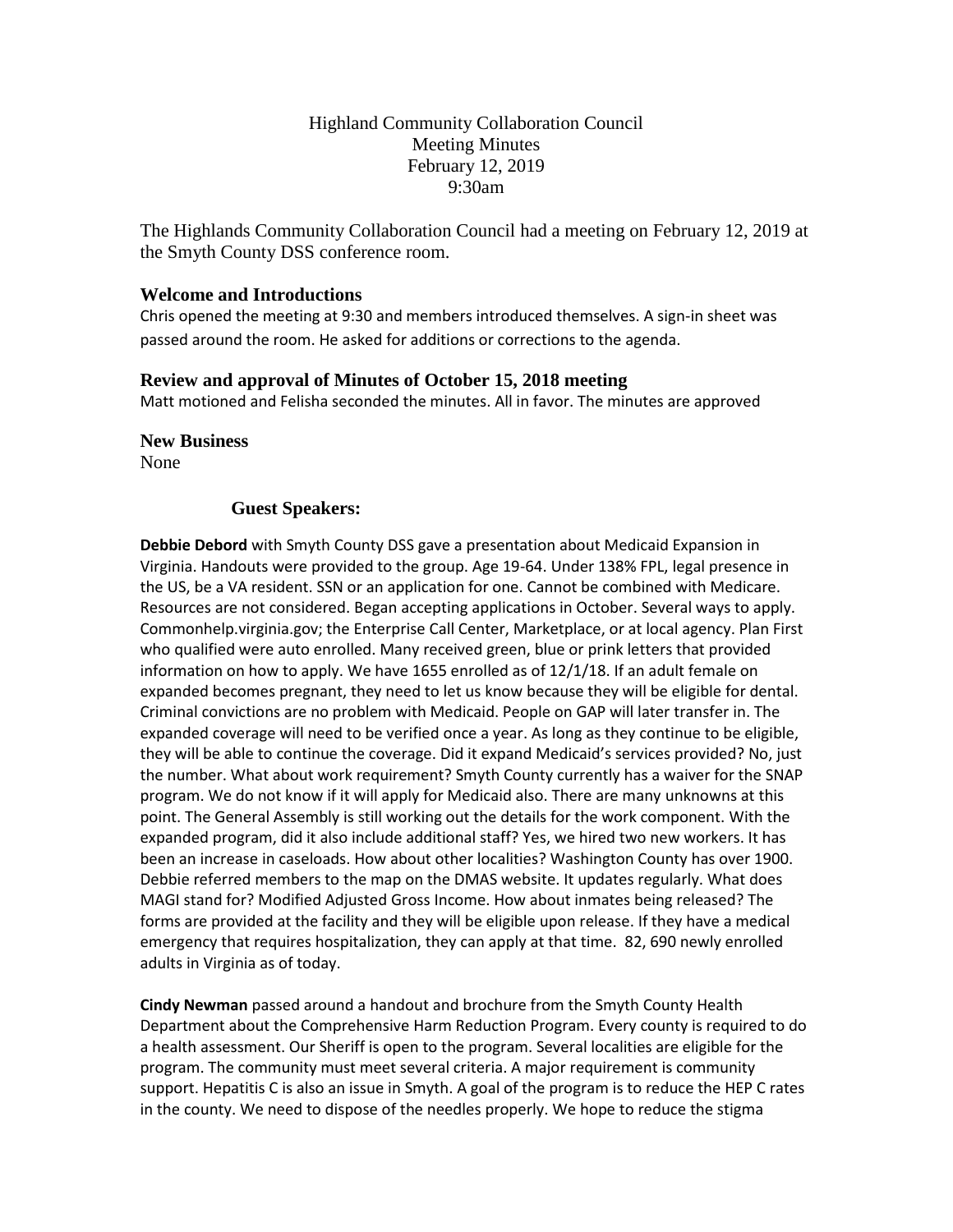associated with drug abuse. We are more than just a needle exchange. The best time to come in on Wednesday from 1-3. They come in and state their name and describe their drug use. We ask about Hepatitis history. We provide testing. We have 4 participants. We have learned a lot about the program. We provide them with an ID card that does not have their name on it. If they get pulled over on the way to exchange, they can show the card for verification. It is a 1:1 needle exchange. If they have clean needles, they aren't sharing hepatitis. We provide condoms and cleaning supplies. We provide information on wound care and safe injection. It is a controversial program. Those who seek needle services are more likely to seek treatment. People have called wanting diabetic needles. We cannot provide those. These funds for needles are just for those in the program. Wise County and Richmond also have the program. We also want to get Narcan out in the community. We plan to offer more trainings and distribute the prescription.

**Selinda Robinson** would like to conduct a resource fair in Smyth County. Once a citizen goes to court, there are many changes that could impact the individual's life. We would like to direct them toward a program that may take them in a different direction. We would like to give them an opportunity to select a different path. It would be geared toward those on probation as well as those who are being released. Emma says Martinsville just conducted a successful fair. She will provide a contact for the group. It is suggested that the council could take on the project. One obstacle will be to serve the entire coverage area. It is suggested that we plan to conduct several sessions. Wytheville Community College, the Depot at Rural Retreat and Emory and Henry were listed as potential locations. She will return next month to discuss the next steps. Transportation will be an issue. We can contact District 3 and churches to discuss the possibility of their assistance.

#### **March 2019 Council Presentations: Suggestions?**

Susan Smith will present in March. Jason Pritchard with Ballad Health may be available to present next month. Janie Edwards with Arise (Family Preservation Services) will also present.

#### **Sub-Committee Reports**

Felisha reports we paid the SCC fees and completed the renewal. We are a 501c3. If someone wishes to make a donation, the funds can be assigned to a particular project.

# **Re-entry Updates**

None

# **Local Coalition Updates**

#### **Sub-Committee Reports:**

*Housing Committee/ Service Integration Committee/ Grants/Finance Committee* (Matt, Emma, Andy, Felisha, Andy and Linda) None

*Employment Committee:* (Jimmy with DARS, Mike) None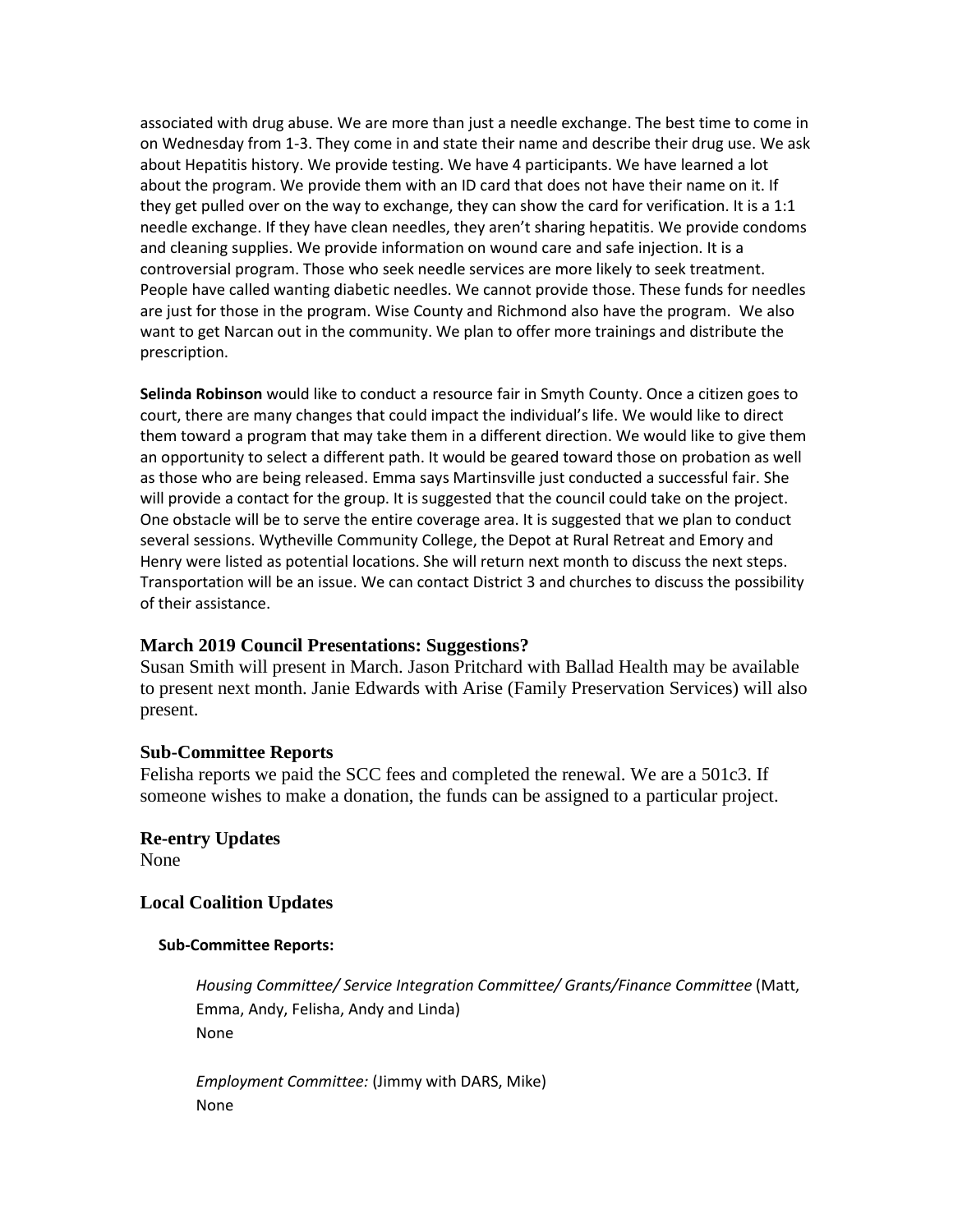*Mentoring Committee/ Substance Abuse Committee:* (Ruth, Teresa, Chris, Chuck) None *Public Relations Committee:* (Kim, Manuel) None *Executive Committee:* (Chris, Kim, Felisha and Chris). None

## **Questions/Concerns/Comments/Announcements:**

Pocahontas is having a resource fair. A flyer was passed around the room. Chris will ask Manuel to post it on the council website.

ASAC has some remaining funding for those who want to attend the conference in Atlanta. Contact Linda if interested.

Jake Moore (5 Bridges) will be returning to complete some work with ex-offenders to create a plan to stay well. If interested, contact Linda. April 10<sup>th</sup> from 10-1.

BLR application for Medicaid is pending.

Drug Take Back last weekend in April.

The Wythe County judge in on board with creating a drug court.

The Trauma Informed Community Network is still an interest to be considered. There are several agencies that have completed the internal training and that may have hampered the desire of an agency to take the lead. We will keep it tabled until that occurs.

# **Next meeting: March 11, 2019. We meet the second Monday of each month.**

#### [http://www.highlandsccc.org](http://www.highlandsccc.org/)

Please Like and visit us on Facebook at Highlands Community Collaboration Council

# **The meeting adjourned at 10:55am.**

If there is someone you would like for us to invite to a future meeting as either a guest or member, please let one of us know.

[christopher.shortt@vadoc.virginia.gov](mailto:christopher.shortt@vadoc.virginia.gov)